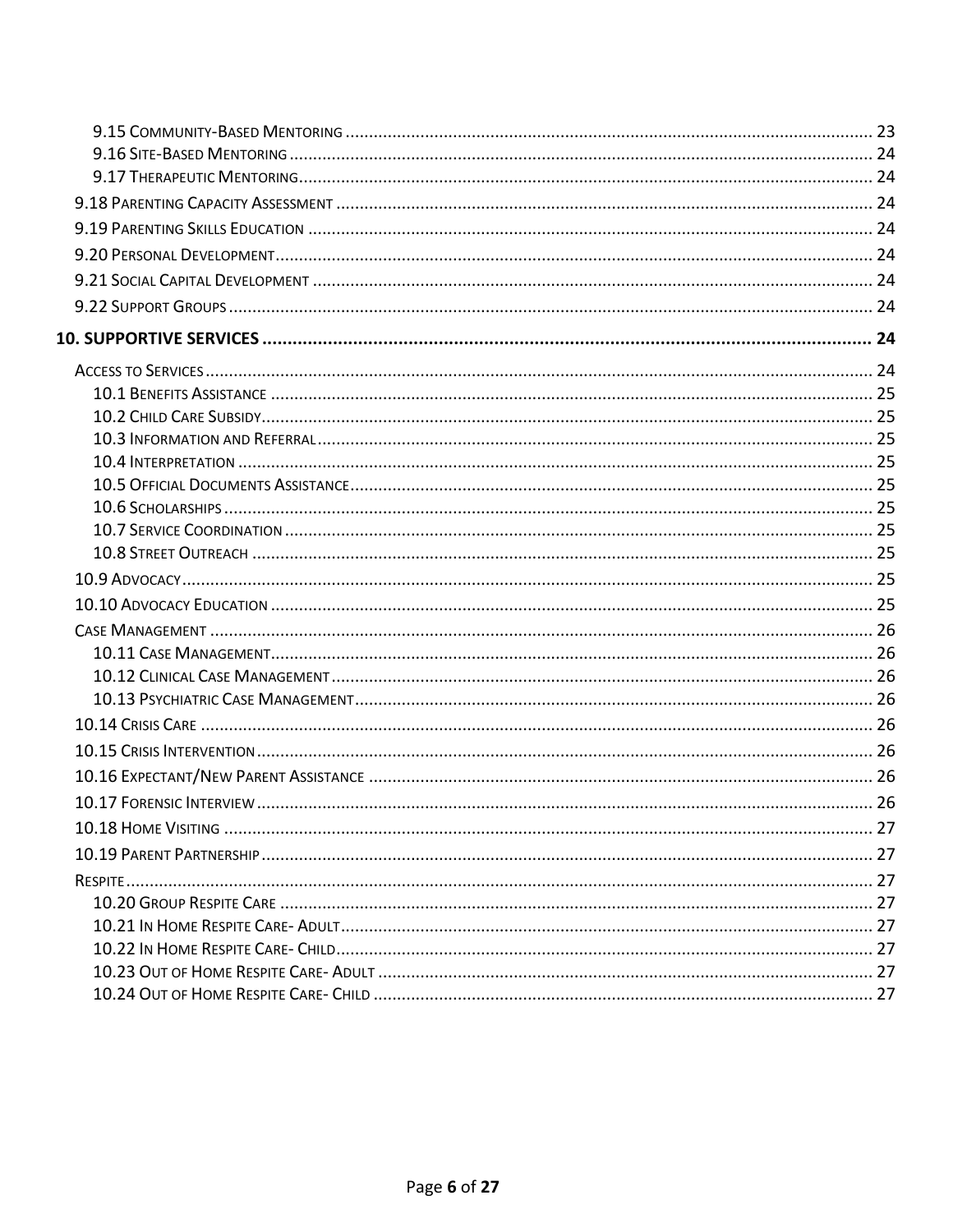#### <span id="page-6-1"></span><span id="page-6-0"></span>**1. BASIC NEEDS**

#### <span id="page-6-2"></span>FOOD

# 1.1 COMMUNITY GARDENS

Provision of garden space, materials, and/or information for community members to grow food. (*Unit Measure:* Negotiable)

#### <span id="page-6-3"></span>1.2 CONGREGATE MEALS

Provision of a nutritional meal in a group setting. (*Unit Measure:* One meal/individual)

#### <span id="page-6-4"></span>1.3 FOOD DISTRIBUTION

Acquires and distributes food to providers of supplemental food. (*Unit Measure:* Negotiable)

#### <span id="page-6-5"></span>1.4 GROCERY SHOPPING AND DELIVERY

Shops for and delivers groceries to an individual in his/her place of residence. (*Unit Measure:* One instance of shopping or delivery/individual)

#### <span id="page-6-6"></span>1.5 HOME DELIVERED MEALS

Provision of a nutritious meal for an individual to his/her place of residence. (*Unit Measure:* One meal/individual)

#### <span id="page-6-7"></span>1.6 HOUSEHOLD GARDENS

Provision of garden space, materials, and/or information to grow food at individual residences. (*Unit Measure:* Negotiable)

#### <span id="page-6-8"></span>1.7 INFANT FORMULA

Provision of infant formula to families. (*Unit Measure:* Negotiable)

#### <span id="page-6-9"></span>1.8 SNAP/WIC MATCHING

Provision of additional funding for recipients of SNAP and WIC benefits to purchase nutritious food.

(*Unit Measure:* One voucher)

# <span id="page-6-10"></span>1.9 SUPPLEMENTAL FOOD

Provision of food to supplement a household food budget. (*Unit Measure:* Negotiable)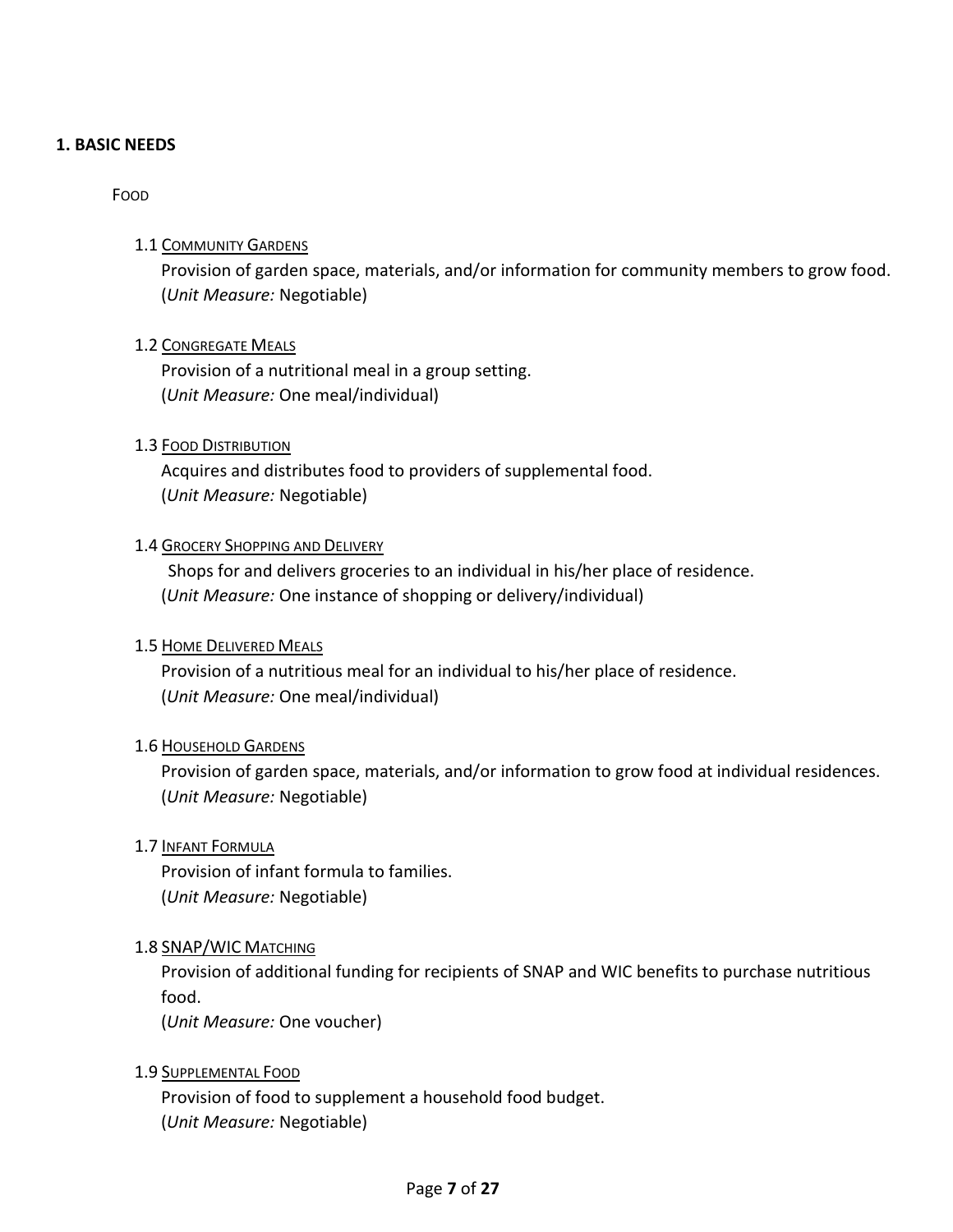# <span id="page-7-0"></span>1.10 SUPPLEMENTAL FOOD DELIVERY

Acquires and delivers supplemental food to an individual in his/her place of residence. (*Unit Measure:* Negotiable)

#### <span id="page-7-2"></span><span id="page-7-1"></span>HOUSEHOLD ITEMS

#### 1.11 CRIBS

Provision of cribs. (*Unit Measure:* One crib)

# <span id="page-7-3"></span>1.12 FANS

Provision of fans. (*Unit Measure:* One fan)

# <span id="page-7-4"></span>1.13 FURNITURE

Provision of household furniture. (*Unit Measure:* Negotiable)

# <span id="page-7-5"></span>1.14 HOUSEHOLD CLEANING SUPPLIES

Provision of household cleaning supplies. (*Unit Measure:* Negotiable)

#### <span id="page-7-6"></span>1.15 WINDOW AC UNITS

Provision of window air conditioning units. (*Unit Measure:* One window air conditioner unit)

#### <span id="page-7-8"></span><span id="page-7-7"></span>MATERIAL GOODS

# 1.16 CAR SEATS

Provision of infant/children car seats. (*Unit Measure:* One car seat)

# <span id="page-7-9"></span>1.17 CLOTHING

Provision of clothing. (*Unit Measure:* Negotiable)

#### <span id="page-7-10"></span>1.18 DIAPERS/WIPES

Provision of disposable infant diapers and/or wipes. (*Unit Measure:* Negotiable)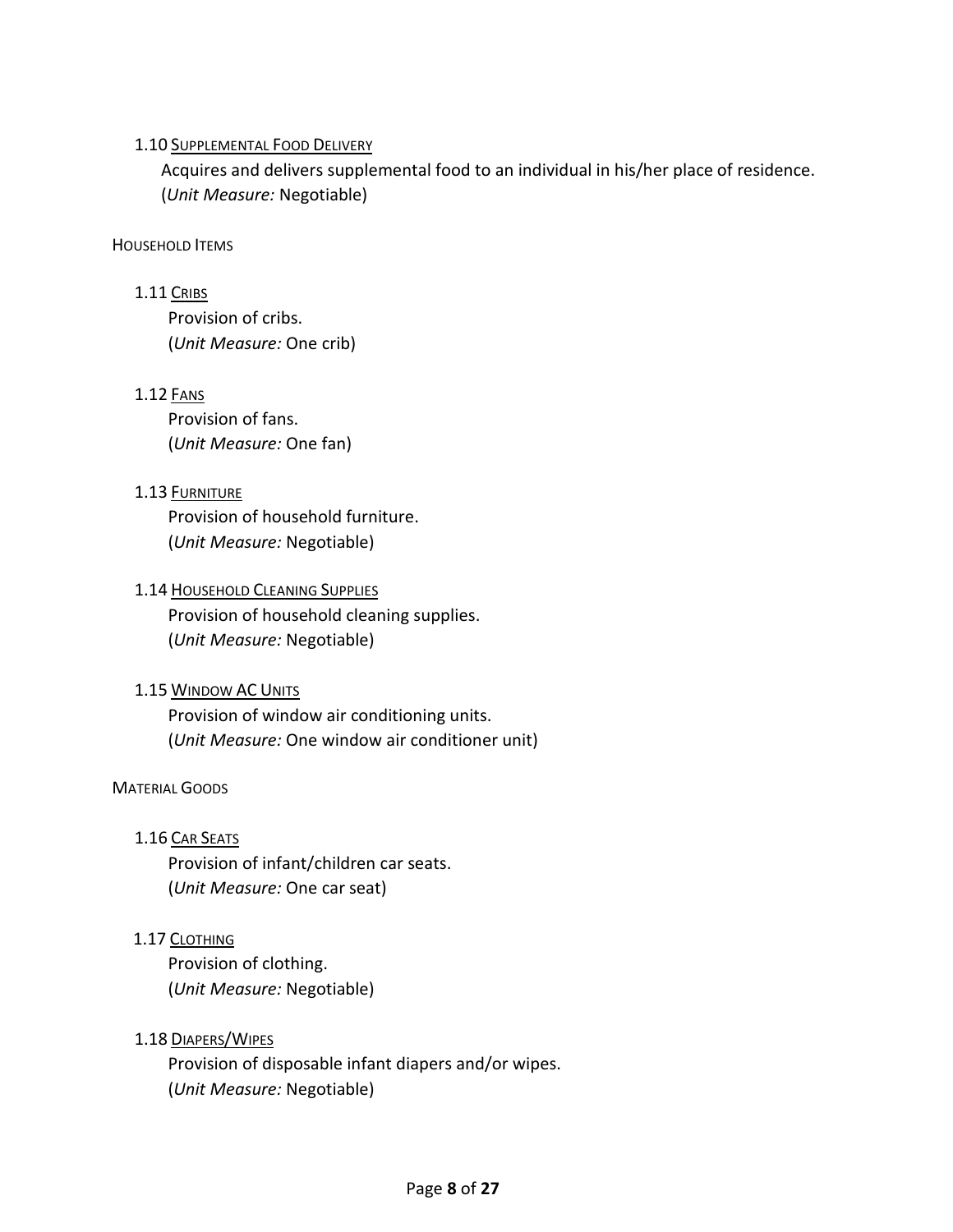# <span id="page-8-0"></span>1.19 EMPLOYMENT ATTIRE

Provision of work attire required for employment. (*Unit Measure:* Negotiable)

# <span id="page-8-1"></span>1.20 HYGIENE ITEMS

Provision of items used for personal hygiene/grooming. (*Unit Measure:* Negotiable)

# <span id="page-8-2"></span>**1.21 STREET OUTREACH SUPPLIES**

Provision of material goods intended to meet the basic needs of individuals experiencing unsheltered homelessness.

(*Unit Measure:* Negotiable)

# <span id="page-8-3"></span>1.22 PROVISION OF BASIC NEEDS ITEMS

Provision of items to individuals to have their immediate basic needs met. This service must include at least two other related services in the Taxonomy of Services. (*Unit Measure:* \$1.00)

#### <span id="page-8-5"></span><span id="page-8-4"></span>**TRANSPORTATION**

#### 1.23 AUTO REPAIR/ASSISTANCE

Provision of financial assistance for auto repairs. (*Unit Measure:* Negotiable)

#### <span id="page-8-6"></span>1.24 PUBLIC TRANSIT FEE/FARE

Provision of local public transportation. (*Unit Measure:* One fare)

#### <span id="page-8-7"></span>1.25 RIDE VOUCHER

Provision of a taxi service or ride share. (*Unit Measure:* One voucher)

#### <span id="page-8-8"></span>1.26 TRANSPORTATION

Provision of transportation. (*Unit Measure:* Negotiable)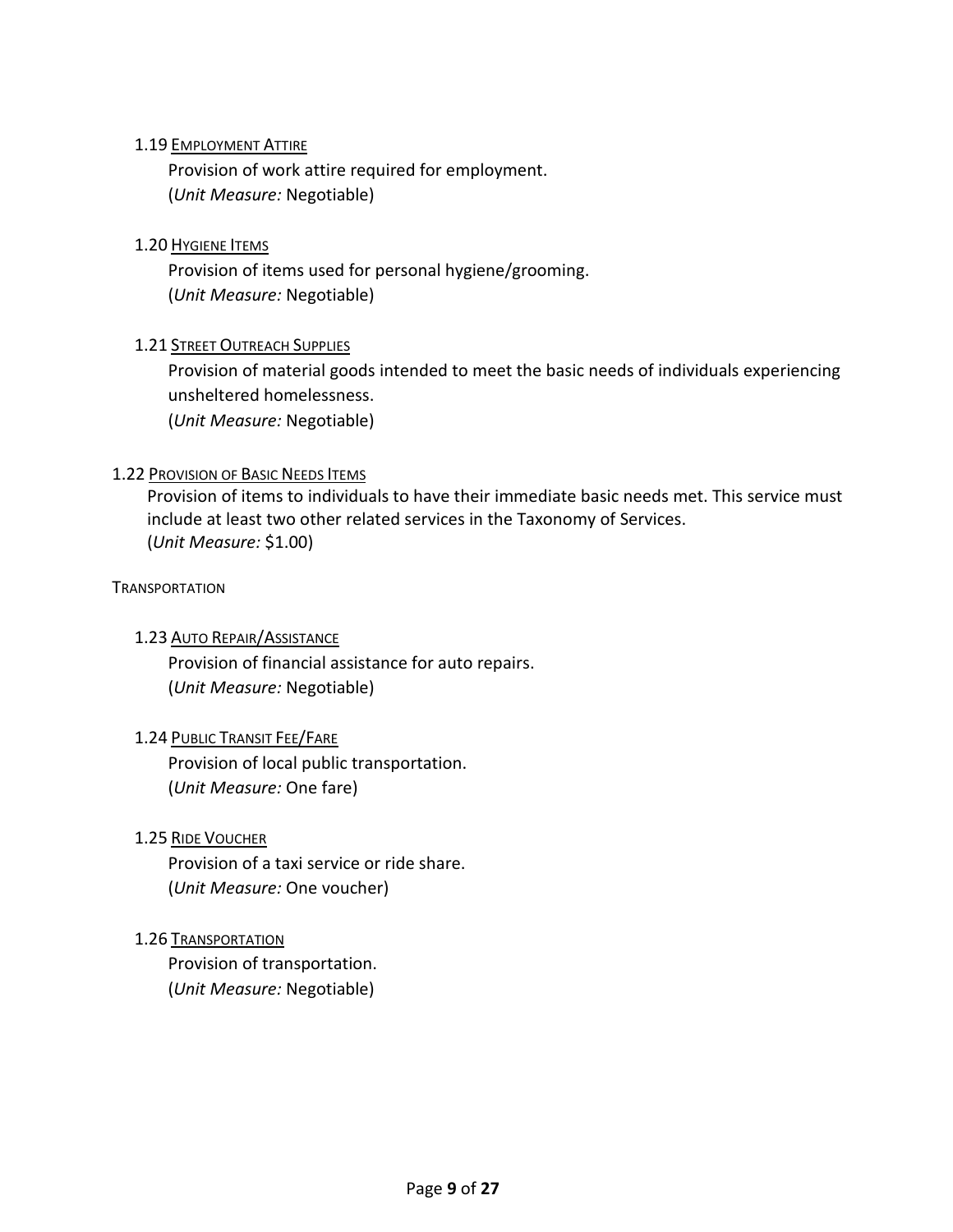# <span id="page-9-1"></span><span id="page-9-0"></span>**2. COMMUNITY ADVANCEMENT**

#### 2.1 COMMUNITY COLLABORATION

Coordinates the partnership of stakeholders to collectively improve health, social, educational, and economic opportunities for the community. (*Unit Measure:* Negotiable)

#### <span id="page-9-2"></span>2.2 COMMUNITY NEEDS ASSESSMENT

A process of determining the needs/assets of the community. (*Unit Measure:* Negotiable)

# <span id="page-9-3"></span>2.3 PUBLIC AWARENESS/EDUCATION

Increases the public's level of understanding of a particular issue. (*Unit Measure:* Negotiable)

# <span id="page-9-5"></span><span id="page-9-4"></span>**3. EDUCATION**

#### 3.1 ACADEMIC ENRICHMENT

Curriculum-based activities intended to engage students in learning and increase skills and knowledge in subject matter.

(*Unit Measure:* 15 minutes/individual)

#### <span id="page-9-6"></span>3.2 ACADEMIC INSTRUCTION

Differentiated, curriculum-based instruction provided in a group or individual (tutoring) setting by a qualified professional to increase individual student achievement, as measured by grade-level benchmarks and standards from the student's primary source of education. (*Unit Measure:* 15 minutes/individual)

#### <span id="page-9-7"></span>3.3 ACADEMIC SUPPORT

Supplementary Assistance with educational concepts and tasks (homework). (*Unit Measure:* 15 minutes/individual)

#### <span id="page-9-8"></span>3.4 ADULT BASIC EDUCATION

Education for adults to obtain high school equivalency. (*Unit Measure:* 15 minutes/individual)

#### <span id="page-9-9"></span>3.5 ADULT LITERACY PROGRAM

Develops reading and writing skills for adults. (*Unit Measure:* 15 minutes/individual)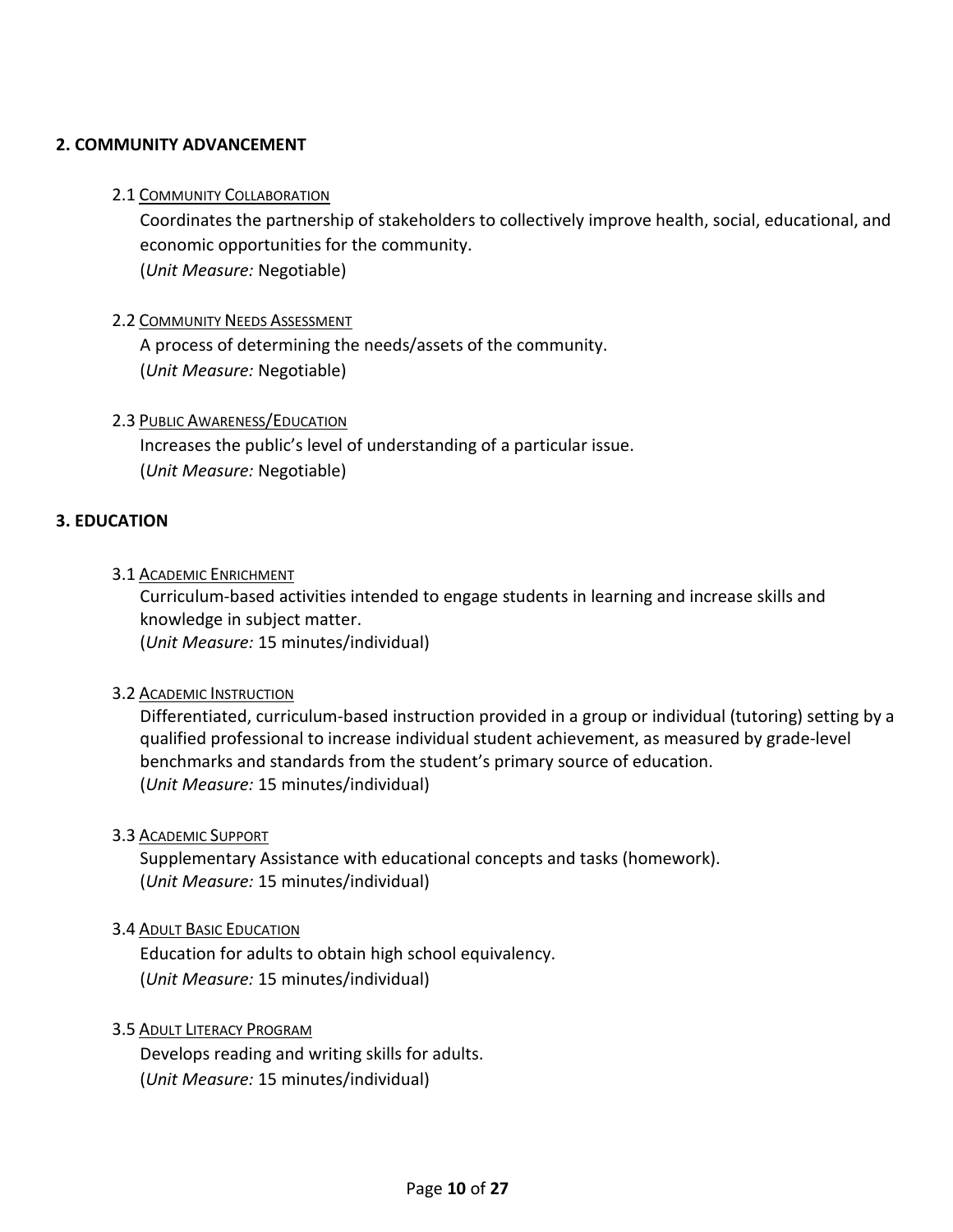# <span id="page-10-0"></span>3.6 CHILD DEVELOPMENT EDUCATION

Provides information on children's developmental stages. (*Unit Measure:* 15 minutes/individual)

# <span id="page-10-1"></span>3.7 EARLY CHILDHOOD EDUCATION

Prepares children 0-8 for continued learning. (*Unit Measure:* 15 minutes/individual)

# <span id="page-10-2"></span>3.8 ENGLISH LANGUAGE LEARNING

Develops English communication skills for persons for whom English is not their native language. (*Unit Measure:* 15 minutes/individual)

#### <span id="page-10-4"></span><span id="page-10-3"></span>**4. HEALTH AND MEDICAL**

#### 4.1 HEALTH EDUCATION

Provides information to maintain or improve physical and mental health and overall wellbeing. (*Unit Measure:* 15 minutes/individual)

#### <span id="page-10-5"></span>4.2 MEDICAL FINANCIAL ASSISTANCE

Provision of financial assistance for medical expenses. This service must be approved by appropriate funder. (*Unit Measure:* \$1.00)

#### <span id="page-10-7"></span><span id="page-10-6"></span>MEDICATION/MEDICAL SUPPLIES

4.3 CORRECTIVE LENSES

Provision of corrective lenses. (*Unit Measure:* One set of corrective lenses)

#### <span id="page-10-8"></span>4.4 DURABLE MEDICAL EQUIPMENT

Provision of durable medical equipment as prescribed by a qualified health care provider. (*Unit Measure:* One item)

#### <span id="page-10-9"></span>4.5 MEDICAL SUPPLIES

Provision of medical supplies as prescribed by a qualified health care provider. (*Unit Measure:* One item)

#### <span id="page-10-10"></span>4.6 MEDICATION MANAGEMENT

Monitors therapeutic levels of a prescribed medication. (*Unit Measure:* 15 minutes)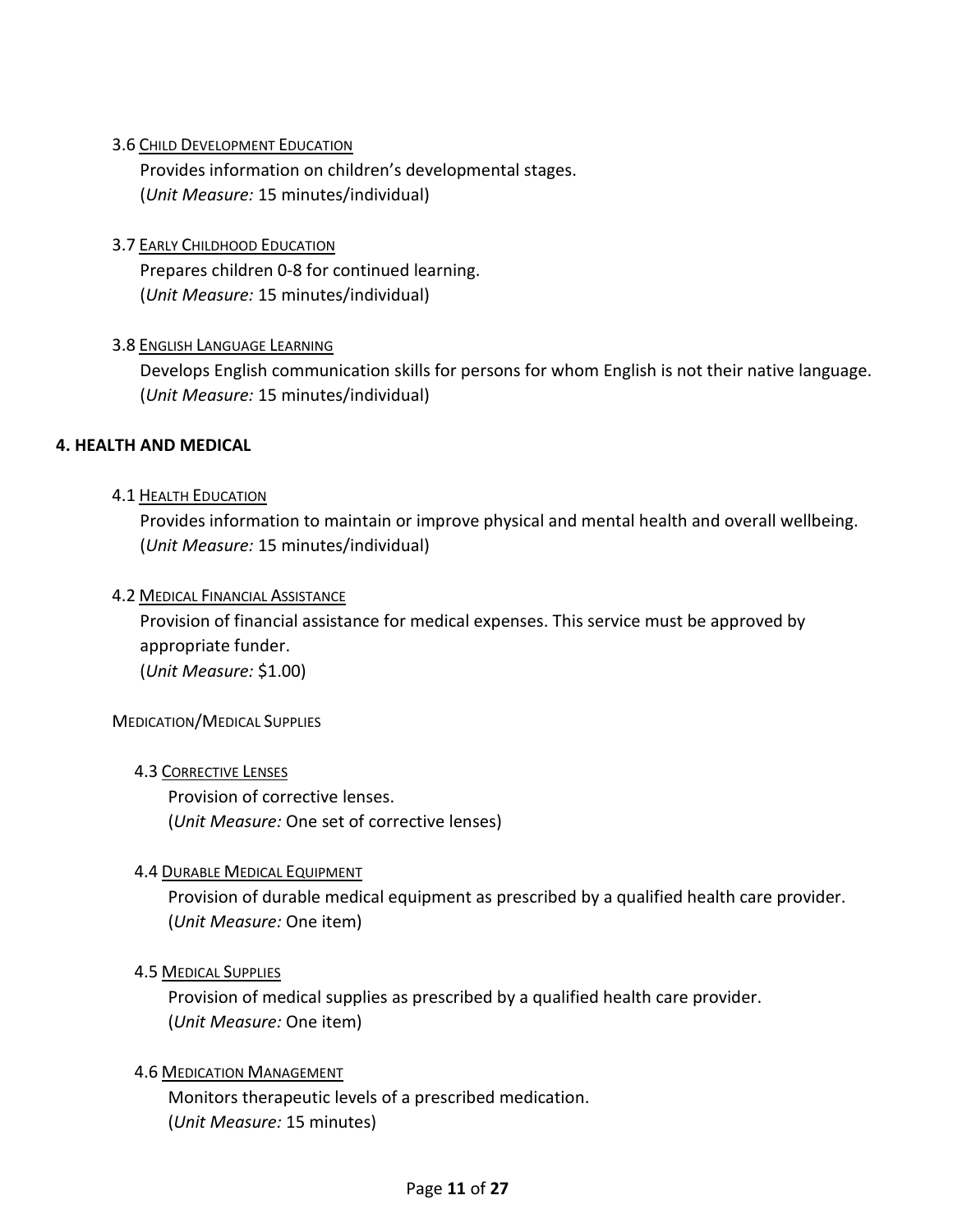# <span id="page-11-0"></span>4.7 NON-PRESCRIPTION MEDICATION

Provision of non-prescription medication. (*Unit Measure:* One medication)

<span id="page-11-1"></span>4.8 PRESCRIPTION MEDICATION Provision of prescription medication. (*Unit Measure:* One item)

#### <span id="page-11-3"></span><span id="page-11-2"></span>MENTAL HEALTH CARE

# <span id="page-11-4"></span>ASSESSMENT/EVALUATION/SCREENING

# 4.9 BEHAVIORAL HEALTH ASSESSMENT

Assessment by a qualified mental health professional of an individual's history, mental health and functioning with the purpose of establishing a treatment plan and/or diagnosis. (*Unit Measure:* One assessment)

# <span id="page-11-5"></span>4.10 BEHAVIORAL HEALTH EVALUATION

Evaluation by a qualified mental health professional to determine a mental health diagnosis. (*Unit Measure:* One evaluation)

# <span id="page-11-6"></span>4.11 BEHAVIORAL HEALTH SCREENING

Identifies if an individual is at risk of experiencing symptoms of a mental health condition. (*Unit Measure:* One assessment)

# <span id="page-11-7"></span>4.12 BOONE COUNTY SCHOOLS MENTAL HEALTH COALITION (BCSMHC) CHECKLIST

An evaluation tool that allows schools to identify risk factors linked to youth development of social, emotional, or behavior problems and determine preventive or early intervention efforts before problems become serious. The results can be used as a tool to guide schoolwide, grade level, and student supports.

(*Unit Measure:* One checklist)

# <span id="page-11-8"></span>4.13 SOCIAL/EMOTIONAL SCREENING

Identifies if a child is at risk for social emotional delays, problem behaviors, and potential mental health concerns.

(*Unit Measure:* One screening)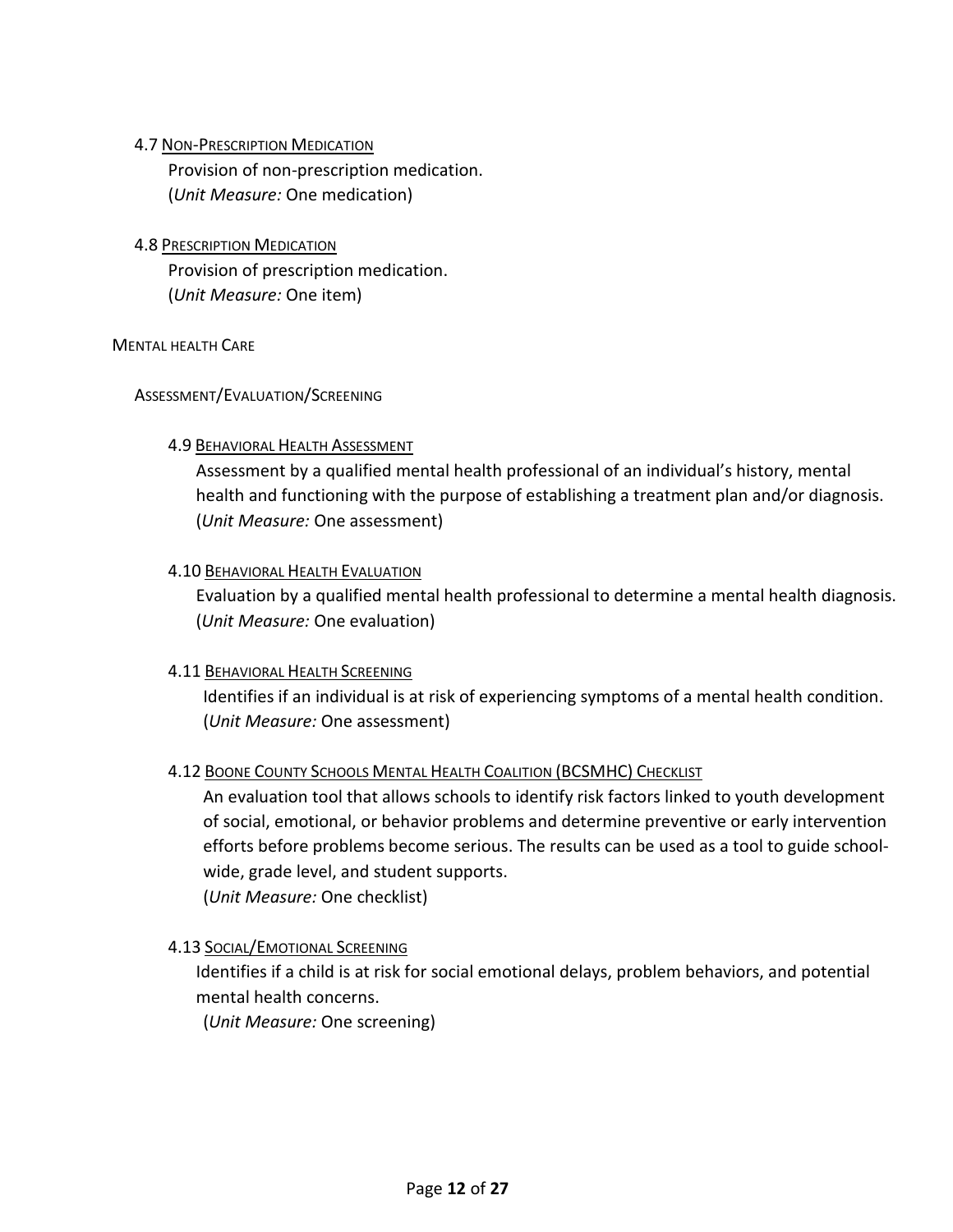# <span id="page-12-0"></span>4.14 SUBSTANCE USE DISORDER ASSESSMENT

Assessment that determines the severity, frequency, pattern, and history of substance use to develop a treatment plan for intervention.

(*Unit Measure:* One assessment)

# <span id="page-12-2"></span><span id="page-12-1"></span>TREATMENT/CARE

# 4.15 COMPUTER-ASSISTED INTERVENTION

Utilizes a computer tool designed to help improve memory, attention, general learning, and/or overall cognitive functioning. (*Unit Measure:* One session)

# <span id="page-12-3"></span>4.16 FAMILY THERAPY

Provides therapeutic treatment with a qualified mental health professional to help family members improve communication and resolve conflicts. (*Unit Measure:* 15 minutes/family)

# <span id="page-12-4"></span>4.17 GROUP THERAPY- ADULT

Provides therapeutic treatment for adults with a related problem arranged in a group format with a qualified mental health professional. Group Therapy places focus on all group members.

(*Unit Measure:* 15 minutes/individual)

#### <span id="page-12-5"></span>4.18 GROUP THERAPY- CHILD

Provides therapeutic treatment for children with a related problem arranged in a group format with a qualified mental health professional. Group Therapy places focus on all group members.

(*Unit Measure:* 15 minutes/individual)

# <span id="page-12-6"></span>4.19 INDIVIDUAL THERAPY- ADULT

Provides therapeutic treatment for an adult in an individualized format with a qualified mental health professional. There may be additional individuals present in a session but the focus of a session remains on the individual's treatment plan. (*Unit Measure:* 15 minutes)

#### <span id="page-12-7"></span>4.20 INDIVIDUAL THERAPY- CHILD

Provides therapeutic treatment for a child in an individualized format with a qualified mental health professional. There may be additional individuals present in a session but the focus of a session remains on the individual's treatment plan. (*Unit Measure:* 15 minutes)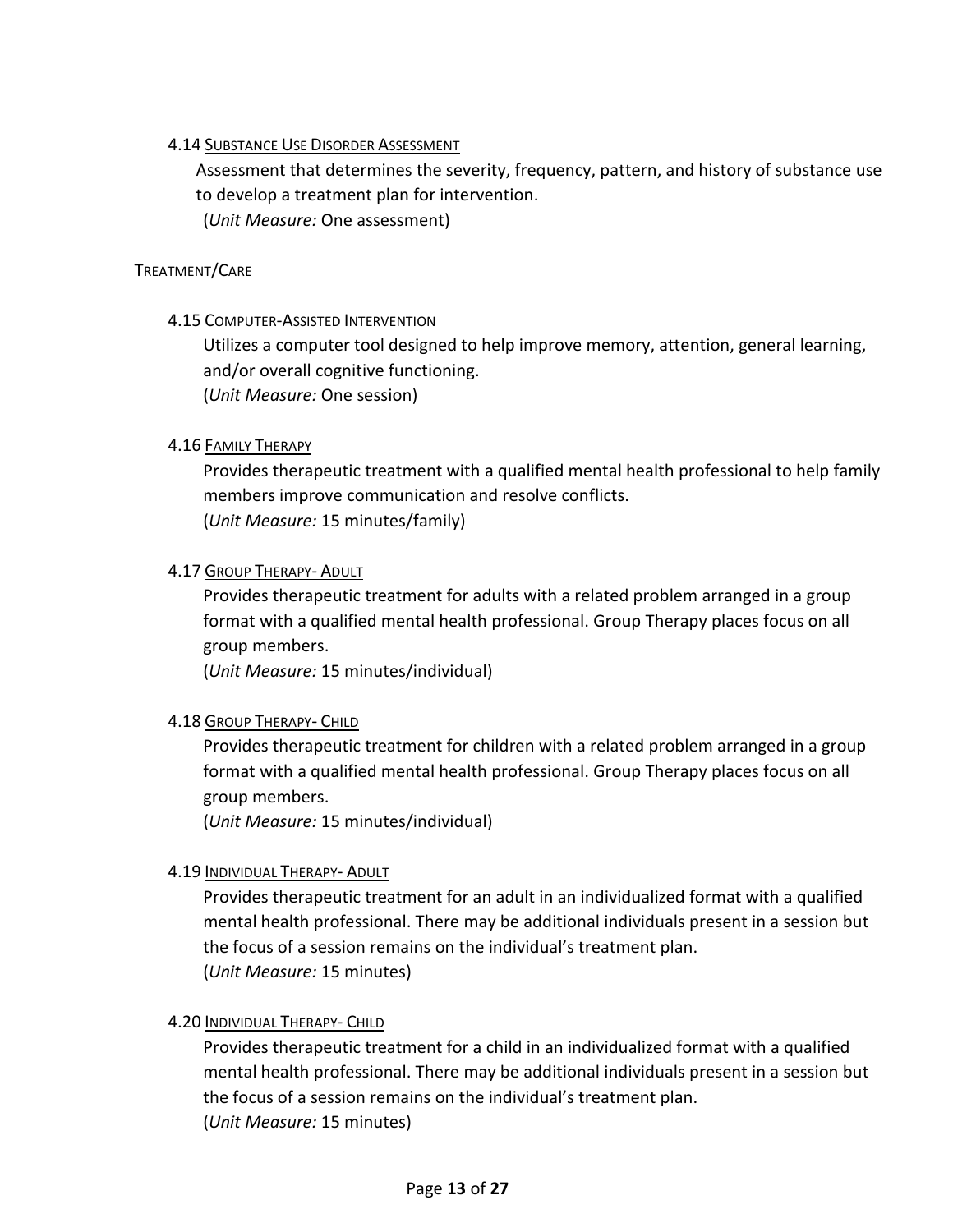# <span id="page-13-0"></span>4.21 PEER SUPPORT

Provides assistance, from a Certified Peer Specialist, to individuals with substance use and/or mental health disorders to become and/or stay engaged their recovery process. (*Unit Measure:* 15 minutes)

# <span id="page-13-1"></span>4.22 PSYCHIATRIC TREATMENT

Implementation of a mental health treatment plan that may include psychotherapy and medication adjustments and performed by a licensed psychiatrist. (*Unit Measure:* One visit)

#### <span id="page-13-2"></span>4.23 PHYSICAL ACTIVITY

Provides opportunities and/or instruction for physical activities. (*Unit Measure:* 15 minutes)

#### <span id="page-13-4"></span><span id="page-13-3"></span>PHYSICAL HEALTH CARE

#### <span id="page-13-5"></span>ASSESSMENT/EVALUATION/SCREENING

#### 4.24 DEVELOPMENTAL ASSESSMENT

Assessment that identifies if a child has developmental delays. (*Unit Measure:* One assessment)

#### <span id="page-13-6"></span>4.25 DEVELOPMENTAL SCREENING

Identifies if an individual is at risk for health and developmental delays. (*Unit Measure:* One screening)

#### <span id="page-13-7"></span>4.26 EYE EXAM

Examines an individual's vision and ability to focus on objects. (*Unit Measure:* One exam)

#### <span id="page-13-8"></span>4.27 ORAL HEALTH SCREENING

Identifies if an individual is at risk of oral health disorders. (*Unit Measure:* One screening)

#### <span id="page-13-9"></span>4.28 PEDIATRIC EVALUATION

Medical evaluation of children to identify any injuries or illnesses. (*Unit Measure:* One evaluation)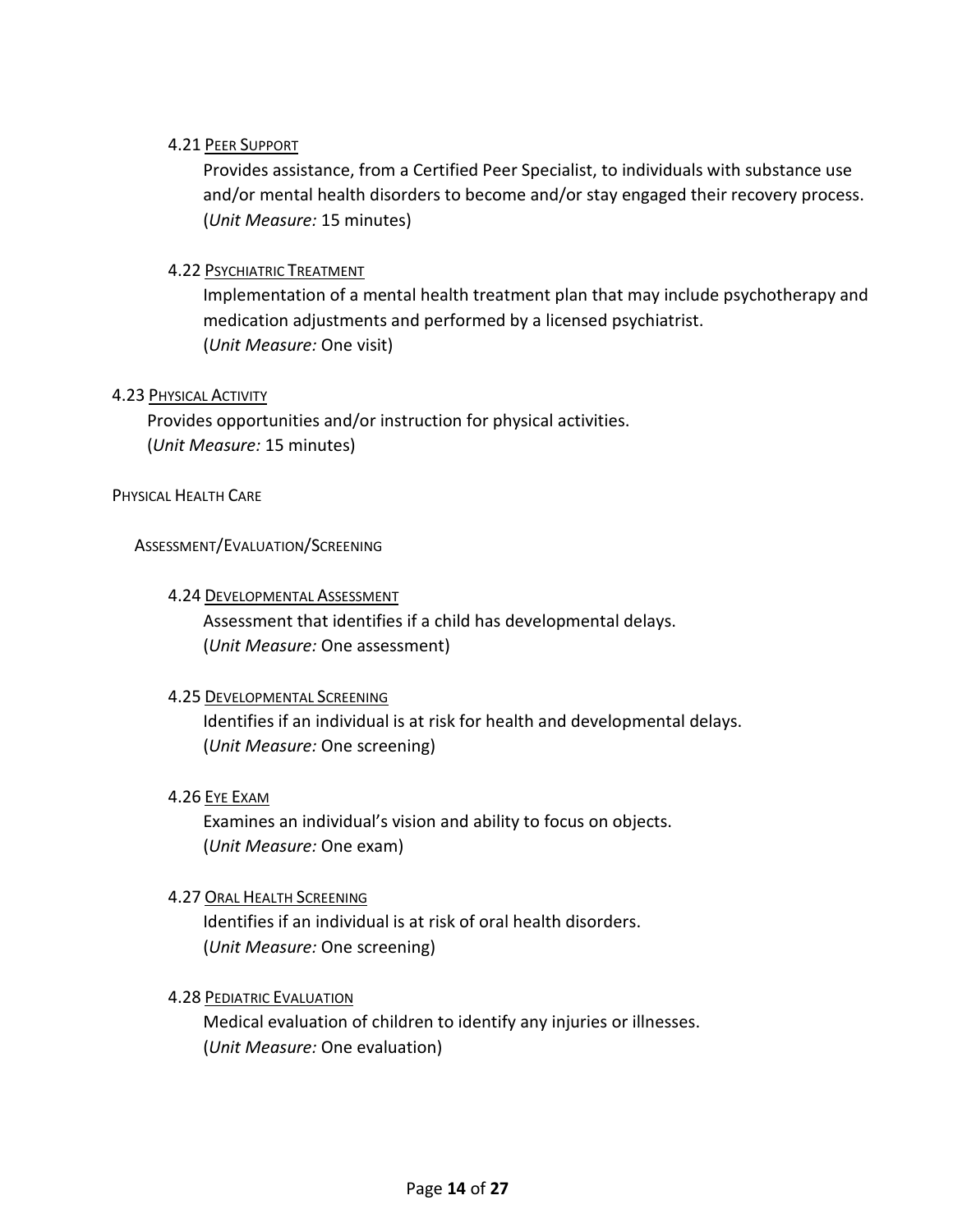#### <span id="page-14-0"></span>4.29 PHYSICAL HEALTH ASSESSMENT

Assessment to determine physical health problems and recommend treatment options. (*Unit Measure:* One assessment)

# <span id="page-14-1"></span>4.30 PREVENTIVE DENTAL EXAM

Examination performed by an appropriately trained professional to identify oral disease, oral decay, or other oral conditions. (*Unit Measure:* One exam)

#### <span id="page-14-2"></span>4.31 SAFE EXAM

Forensic examination of victims of sexual crimes. (*Unit Measure:* One exam)

# <span id="page-14-3"></span>4.32 VISION SCREENING

Identifies if an individual is at risk of possible visual impairments or eye conditions. (*Unit Measure:* One screening)

# <span id="page-14-5"></span><span id="page-14-4"></span>TREATMENT/CARE

# 4.33 DENTAL TREATMENT

Treatment of oral health disorders provided by a qualified health care professional. (*Unit Measure:* One visit)

# <span id="page-14-6"></span>4.34 GENERAL MEDICAL CARE

Routine health care provided by a qualified health care professional to detect health problems and provide procedures and/or other therapeutic services. (*Unit Measure:* One visit)

#### <span id="page-14-7"></span>4.35 POSTPARTUM CARE

Physical, mental, and emotional care for the mother, newborn, and/or infant during the postnatal period provided by a qualified health care professional. (*Unit Measure:* One visit)

#### <span id="page-14-8"></span>4.36 PRENATAL CARE

Physical, mental, and emotional care during a pregnancy provided by a qualified health care professional. (*Unit Measure:* One visit)

# <span id="page-14-9"></span>4.37 PREVENTIVE DENTAL CARE

Preventive oral health care by a qualified health care provider. (*Unit Measure:* One visit)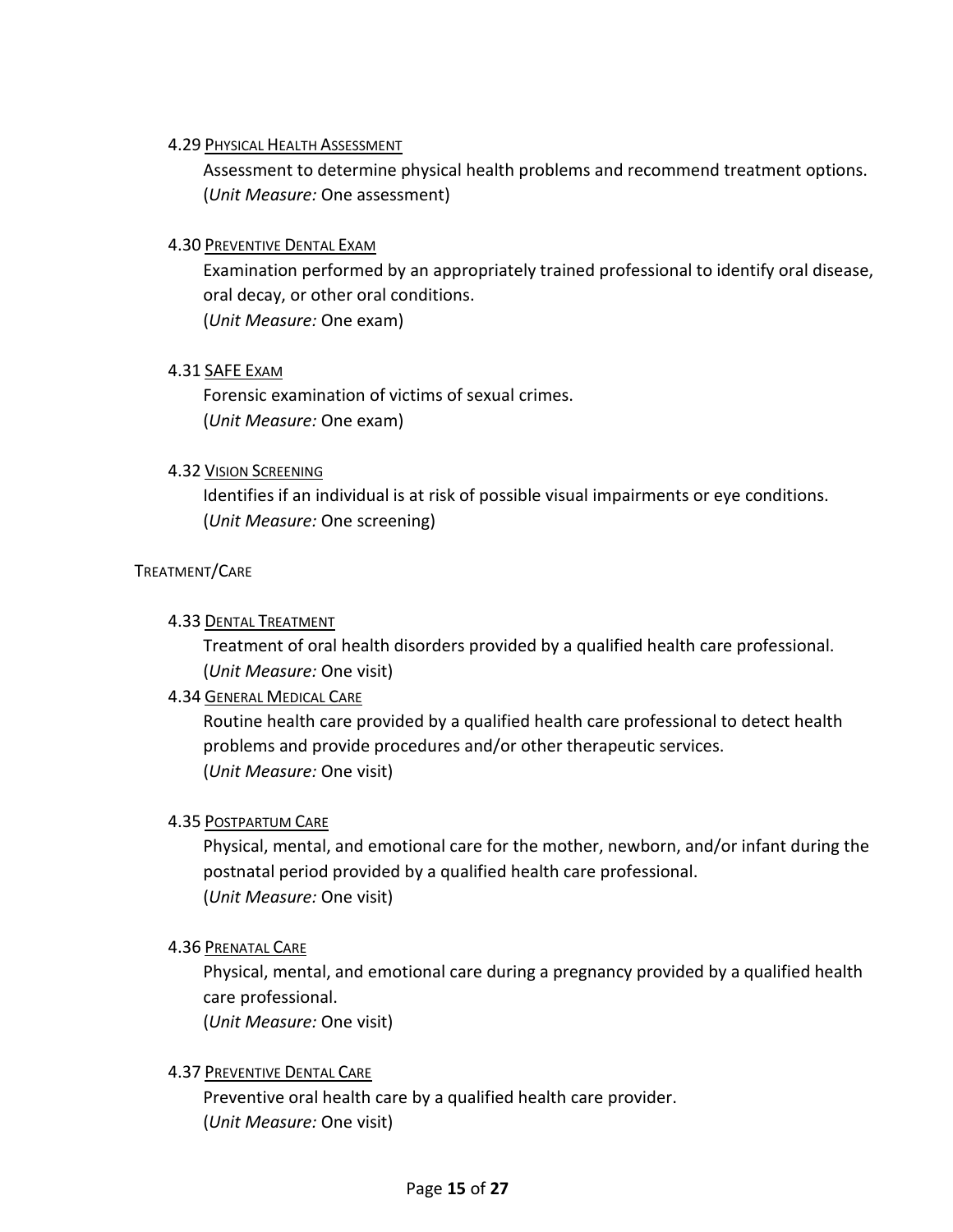# <span id="page-15-1"></span><span id="page-15-0"></span>**5. HOUSING**

#### 5.1 AFFORDABLE HOUSING PRODUCTION

Production of affordable housing through new construction or substantial rehabilitation. (*Unit Measure:* Negotiable)

#### <span id="page-15-2"></span>5.2 FAIR HOUSING COUNSELING

Provides counselor-to-client assistance to address financial and housing concerns that do not comply with fair housing laws.

(*Unit Measure:* Negotiable)

#### <span id="page-15-4"></span><span id="page-15-3"></span>HOME MAINTENANCE

#### 5.3 HOME MODIFICATION/ADAPTATION

Provides alterations to a home to allow for an individual to continue to reside on the property. (*Unit Measure:* Negotiable)

#### <span id="page-15-5"></span>5.4 HOME REPAIR

Provides repairs to address safety, code compliance and/or structural issues. (*Unit Measure:* Negotiable)

#### <span id="page-15-6"></span>5.5 LAWN CARE

Provides assistance to maintain yard and property. (*Unit Measure:* Negotiable)

#### <span id="page-15-7"></span>5.6 WEATHERIZATION

Provides home energy efficiency upgrades. (*Unit Measure:* Negotiable)

#### <span id="page-15-9"></span><span id="page-15-8"></span>HOME OWNERSHIP

#### 5.7 COMMUNITY LAND TRUST HOME OWNERSHIP

Provides permanently affordable home ownership opportunities for low-income households. (*Unit Measure:* Negotiable)

#### <span id="page-15-10"></span>5.8 HOME BUYER DOWN PAYMENT ASSISTANCE

Provides down payment and closing cost assistance to purchase a home. (*Unit Measure:* Negotiable)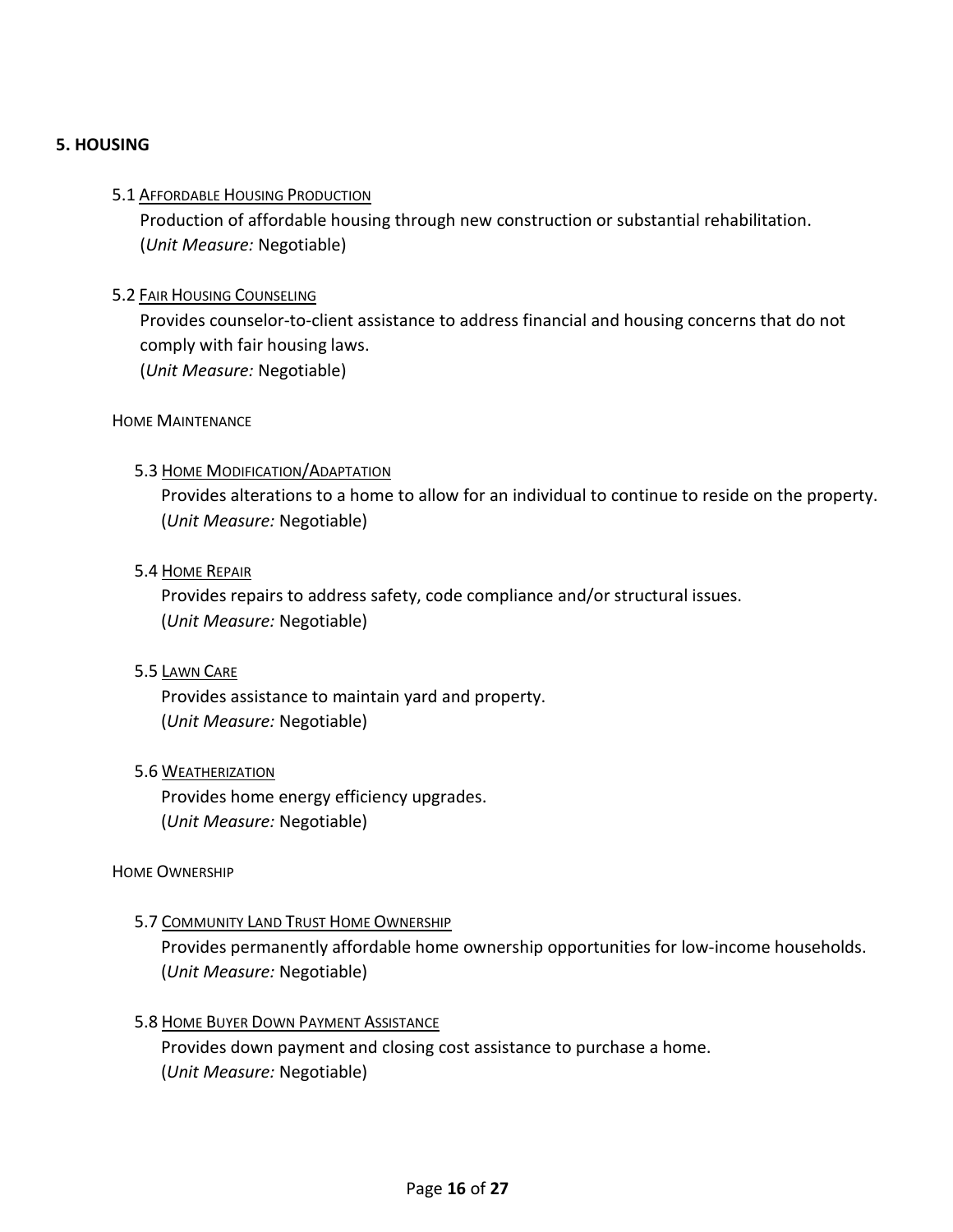# <span id="page-16-0"></span>5.9 HOME BUYER EDUCATION

Provides education on the home buying process. (*Unit Measure:* 15 minutes)

# <span id="page-16-1"></span>5.10 FORECLOSURE PREVENTION

Counseling to avoid foreclosure, financial training, client support while negotiating with the lender, financial assistance to make mortgage payments, and/or provide referrals to other organizations.

(*Unit Measure:* Negotiable)

#### <span id="page-16-3"></span><span id="page-16-2"></span>LOW INCOME/SUBSIDIZED RENTAL HOUSING

# 5.11 AFFORDABLE HOUSING ASSISTANCE

A housing production tax credit for businesses and/or individuals by donating to a non-profit community-based organization that provides affordable housing assistance. (*Unit Measure:* Negotiable)

#### <span id="page-16-4"></span>5.12 HOUSING CHOICE VOUCHERS

Provision of vouchers by public housing agencies to assist low-income individuals, families, the elderly, and people with disabilities afford housing. (*Unit Measure:* Negotiable)

#### <span id="page-16-5"></span>5.13 LANDLORD ENGAGEMENT

Develops partnerships with landlords to increase affordable housing options. (*Unit Measure:* Negotiable)

#### <span id="page-16-6"></span>5.14 PUBLIC HOUSING

Provision of affordable rental housing managed by local housing authorities. (*Unit Measure:* Negotiable)

#### <span id="page-16-7"></span>5.15 RENTAL ASSISTANCE

Provision of financial assistance to households for rent. (*Unit Measure:* Negotiable)

#### <span id="page-16-8"></span>5.16 RENTAL PRODUCTION

Provision of funds to construct or rehabilitate affordable rental housing. (*Unit Measure:* Negotiable)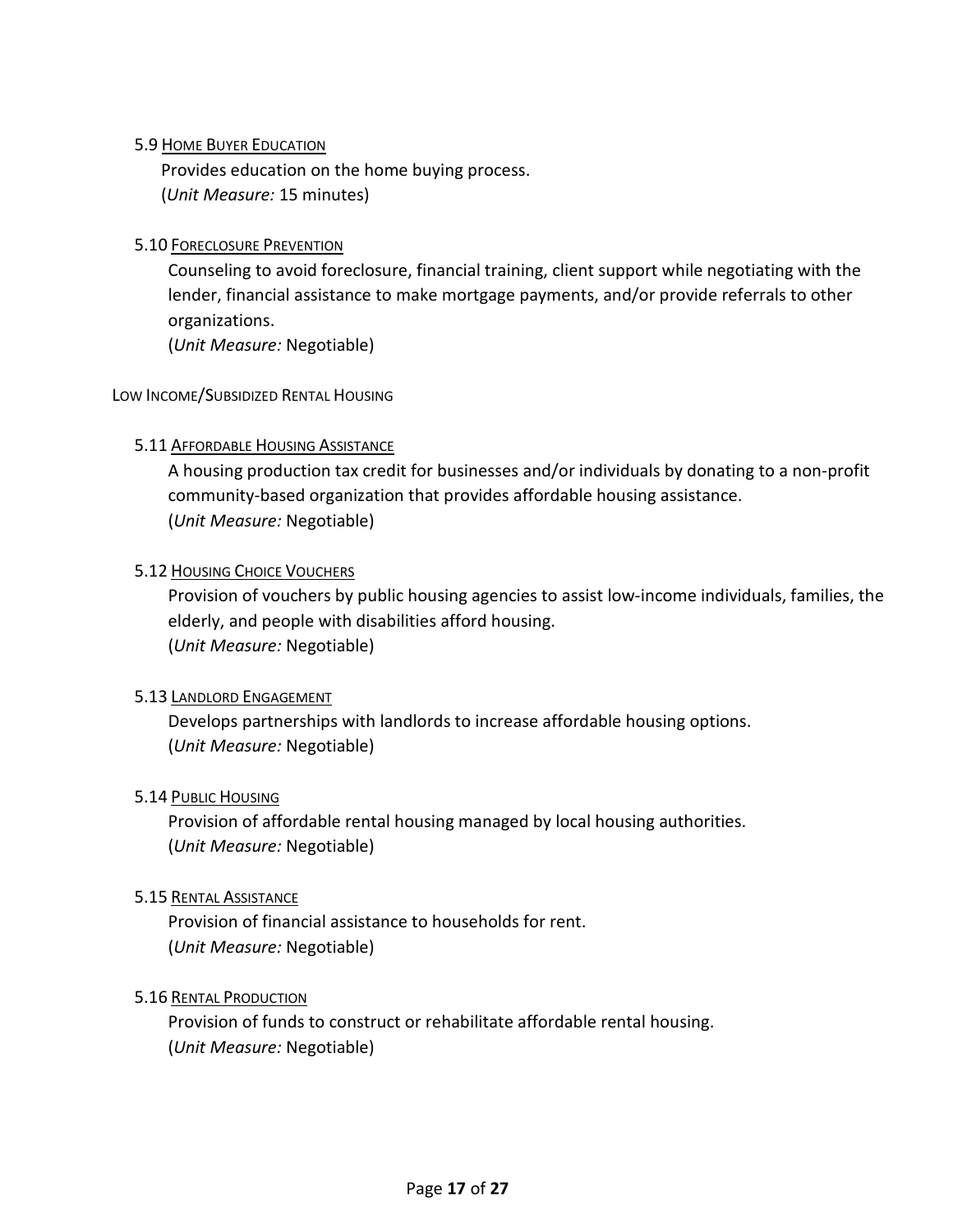#### <span id="page-17-1"></span><span id="page-17-0"></span>**SHELTER SERVICES**

#### 5.17 24-HOUR EMERGENCY SHELTER

Emergency shelter provided for a 24-hour period for up to 30 days within a one-year period. Services may be provided on a first come, first served or reserved basis. Program consumers should be provided meals and have access to bathing and laundry facilities. Services should be provided with very few barriers and restrictions.

(*Unit Measure:* One 24-hour day/individual)

#### <span id="page-17-2"></span>5.18 DOMESTIC VIOLENCE SHELTER

Provides a safe location for victims of domestic and sexual violence to stay when fleeing from their abuser.

(*Unit Measure:* One 24-hour day/individual)

#### <span id="page-17-3"></span>5.19 HOMELESS DROP-IN CENTER

A location that provides protection from inclement weather and support services to people in crisis and/or experiencing homelessness. (*Unit Measure:* One day/individual)

#### <span id="page-17-4"></span>5.20 HOTEL/MOTEL STAY

Provision of a one night hotel/motel stay for persons experiencing homelessness. (*Unit Measure:* One night)

#### <span id="page-17-5"></span>5.21 OVERNIGHT EMERGENCY SHELTER

Emergency shelter provided overnight only on a first come, first served basis. Program consumers may not be excluded from the service based on intermittent use. Program consumers should not be charged a program service fee. (*Unit Measure:* One night/individual)

#### <span id="page-17-6"></span>5.22 TRANSITIONAL SHELTER

24-hour shelter provided beyond the initial 30 days of 24-hour emergency shelter provided within a one-year period. Program consumers should be provided meals and have access to bathing and laundry facilities. Supportive services (e.g. case management) should be provided in conjunction with the transitional shelter service, with rapid re-housing as the intended outcome.

(*Unit Measure:* One 24-hour day/individual)

#### <span id="page-17-7"></span>5.23 SUPPORTIVE PERMANENT HOUSING

Provision of permanent housing assistance with supportive services. (*Unit Measure:* Negotiable)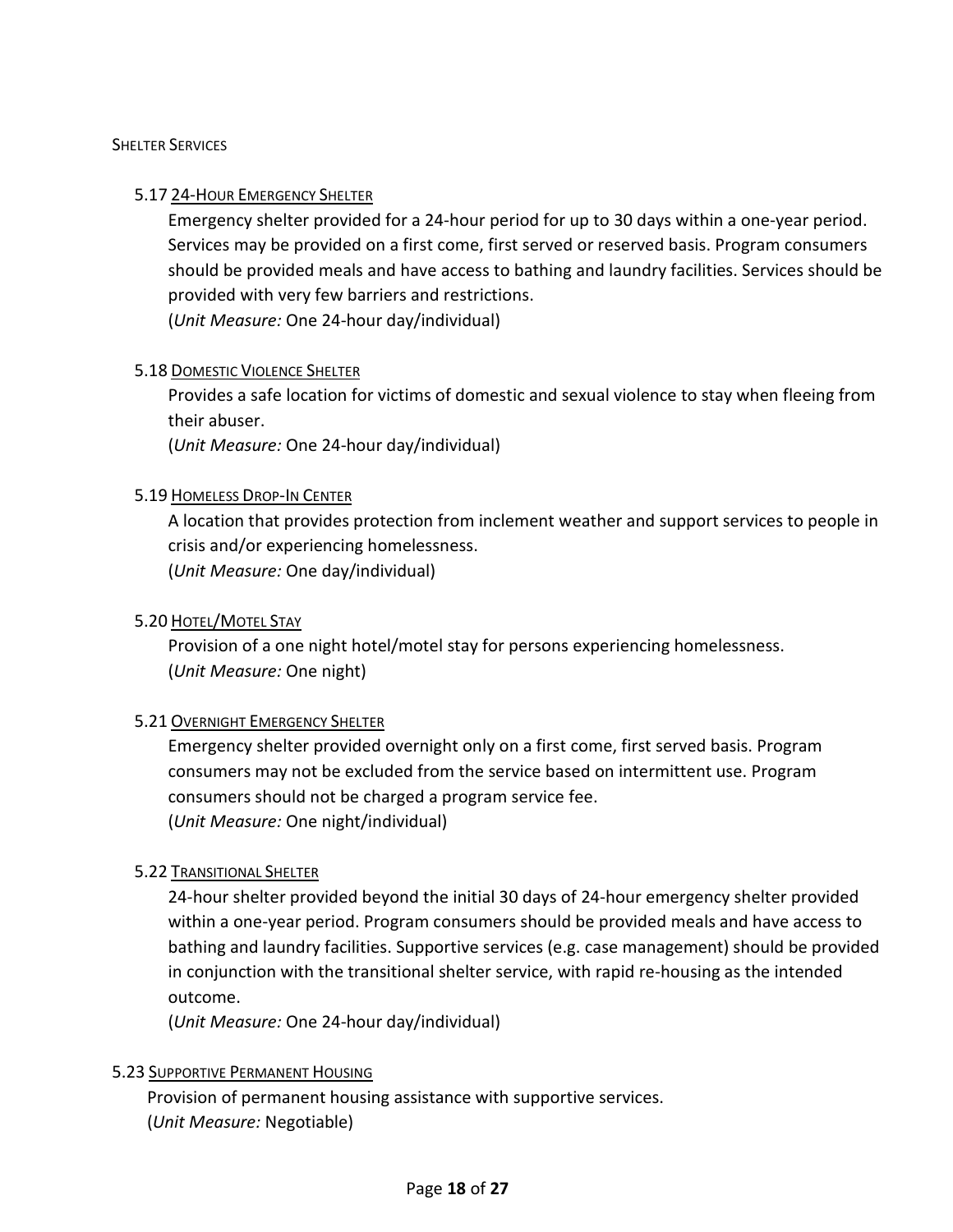# <span id="page-18-0"></span>5.24 TRANSITIONAL HOUSING

Provision of supportive, temporary housing services while permanent housing is obtained. (*Unit Measure:* Negotiable)

#### <span id="page-18-1"></span>5.25 UTILITY ASSISTANCE

Provision of financial assistance for home utility bills. (*Unit Measure:* Negotiable)

# <span id="page-18-3"></span><span id="page-18-2"></span>**6. INCOME SUPPORT AND EMPLOYMENT**

#### 6.1 CREDIT BUILDING

Provision of loans to individuals to build credit and pay off high-interest personal loans. (*Unit Measure:* Negotiable)

<span id="page-18-5"></span><span id="page-18-4"></span>ECONOMIC OPPORTUNITIES

#### 6.2 EMPLOYMENT SUBSIDIES

Provision of an incentive to employers to hire, train, and retain employees. (*Unit Measure:* Negotiable)

#### <span id="page-18-6"></span>6.3 INDIVIDUAL DEVELOPMENT ACCOUNTS (IDA)

Provision of matching savings funds to be used towards home ownership, post-secondary education, and/or small business ownership. (*Unit Measure:* Negotiable)

#### <span id="page-18-7"></span>6.4 MICRO ENTERPRISE LOANS

Provision of loans to businesses with five or fewer employees. (*Unit Measure:* Negotiable)

#### <span id="page-18-9"></span><span id="page-18-8"></span>JOB PREPARATION/TRAINING

#### 6.5 CAREER EXPLORATION

Exposes individuals to occupational opportunities and develops strategies to achieve career goals.

(*Unit Measure:* 15 minutes)

#### <span id="page-18-10"></span>6.6 JOB COACHING

Provides on-the-job support to assist employees with soft employment skills. (*Unit Measure:* 15 minutes)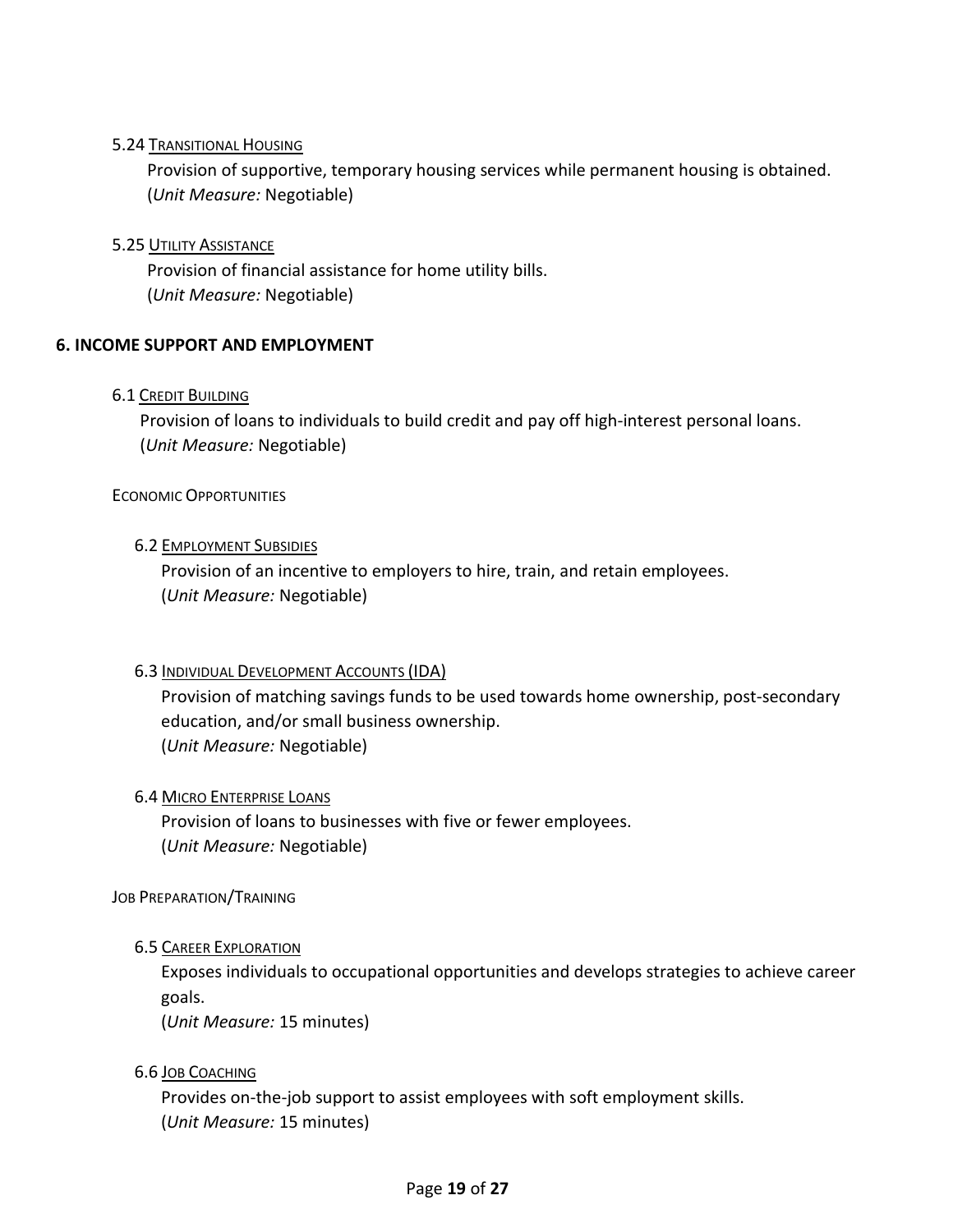# <span id="page-19-0"></span>6.7 JOB PLACEMENT

Assists in obtaining employment for individuals. (*Unit Measure:* 15 minutes)

# <span id="page-19-1"></span>6.8 JOB READINESS ASSESSMENT

Evaluates an individual's employability. (*Unit Measure:* One assessment)

# <span id="page-19-2"></span>6.9 JOB READINESS TRAINING

Prepares individuals to obtain and retain a job. (*Unit Measure:* 15 minutes)

# <span id="page-19-3"></span>6.10 VOCATIONAL TRAINING

Education and training to equip people with knowledge, skills, and/or competences required in a particular occupation. (*Unit Measure:* 15 minutes)

#### <span id="page-19-4"></span>**6.11 PERSONAL FINANCE EDUCATION**

Develops household budgeting, planning, and saving knowledge and skills. (*Unit Measure:* 15 minutes)

<span id="page-19-5"></span>6.12 TAX PREPARATION ASSISTANCE

Preparation of tax returns. (*Unit Measure:* Negotiable)

# <span id="page-19-7"></span><span id="page-19-6"></span>**7. LEGAL SERVICES**

#### 7.1 LEGAL SERVICES

Legal services provided by a qualified professional. (*Unit Measure:* Negotiable)

#### <span id="page-19-9"></span><span id="page-19-8"></span>**8. ORGANIZATIONAL CAPACITY**

<span id="page-19-10"></span>CONTINUOUS IMPROVEMENT

#### 8.1 CONSULTATION

Examines an organization and provides suggestions to improve core capacities of an organization or program.

(*Unit Measure:* Negotiable)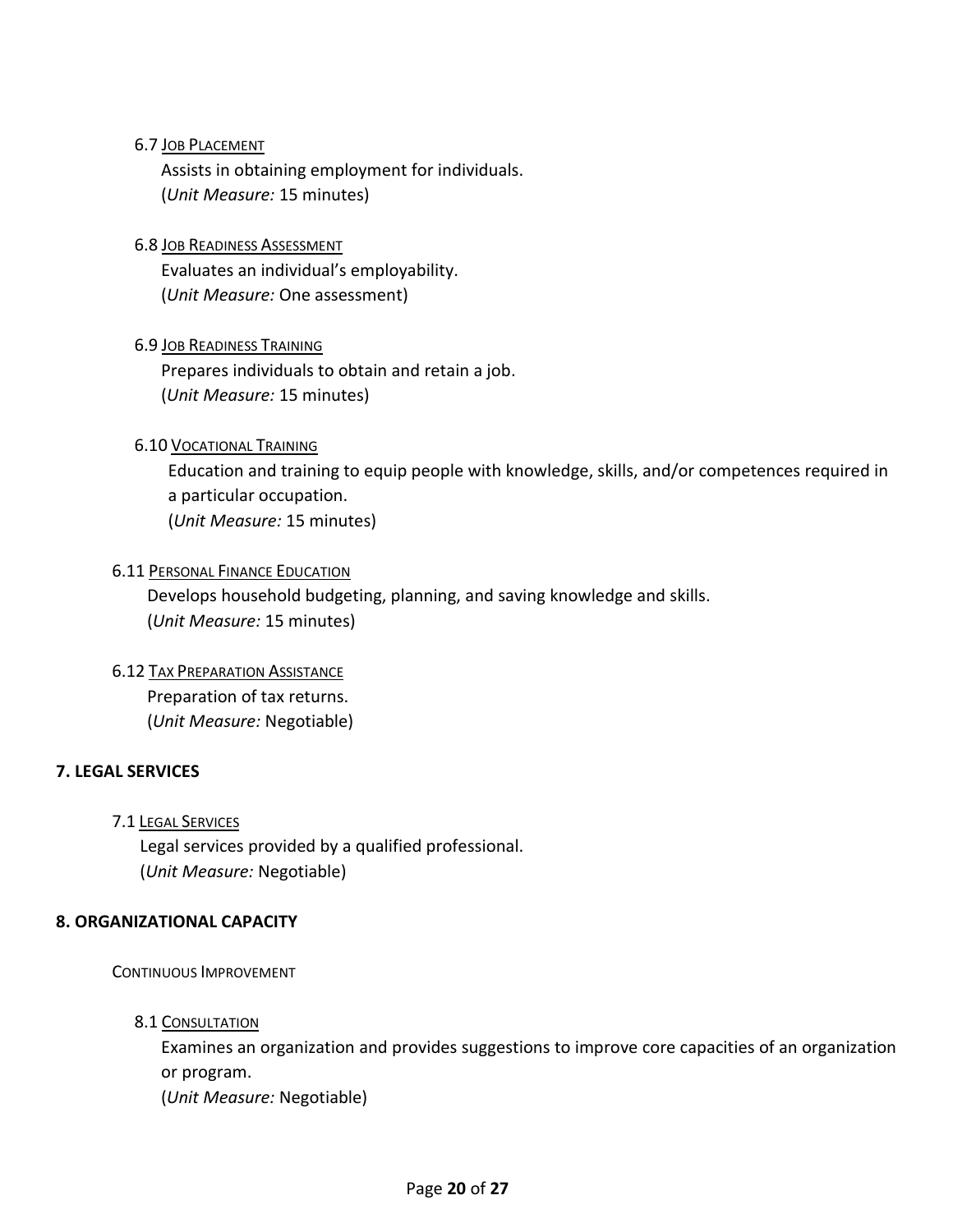# <span id="page-20-0"></span>8.2 ORGANIZATIONAL ASSESSMENT

Measures a nonprofit's effectiveness in relation to core capacities: leadership, adaptability, management, technical, and cultural. (*Unit Measure:* Negotiable)

#### <span id="page-20-1"></span>8.3 ORGANIZATIONAL CAPACITY TRAINING

Informs an organization of concepts and strategies to improve core capacities of an organization. (*Unit Measure:* Negotiable)

# <span id="page-20-2"></span>8.4 SUPERVISOR/MANAGEMENT TRAINING

Informs organizational staff concepts and strategies to improve supervisor and management skills.

(*Unit Measure:* Negotiable)

#### <span id="page-20-4"></span><span id="page-20-3"></span>INFRASTRUCTURE

#### 8.5 CAPITAL **ITEMS**

Assists in purchasing tangible assets such as buildings, machinery, equipment and vehicles that an organization uses to provide services. (*Unit Measure:* Negotiable)

#### <span id="page-20-5"></span>8.6 PROFESSIONAL SERVICES

Professional organizational administrative functions such as accounting, human resources, etc. (*Unit Measure:* Negotiable)

#### <span id="page-20-6"></span>8.7 VOLUNTEER COORDINATION

An organizational function that coordinates and trains volunteers to provide program services. (*Unit Measure:* Negotiable)

#### <span id="page-20-8"></span><span id="page-20-7"></span>PROVIDER PROFESSIONAL DEVELOPMENT

#### 8.8 BEST PRACTICES TRAINING

Provides training to build on or explore best practice techniques. (*Unit Measure:* One individual)

#### <span id="page-20-9"></span>8.9 EVIDENCE-BASED PRACTICE TRAINING

Trains, and as applicable, certifies, professionals in practice strategies that have been scientifically proven to be effective. (*Unit Measure:* One individual)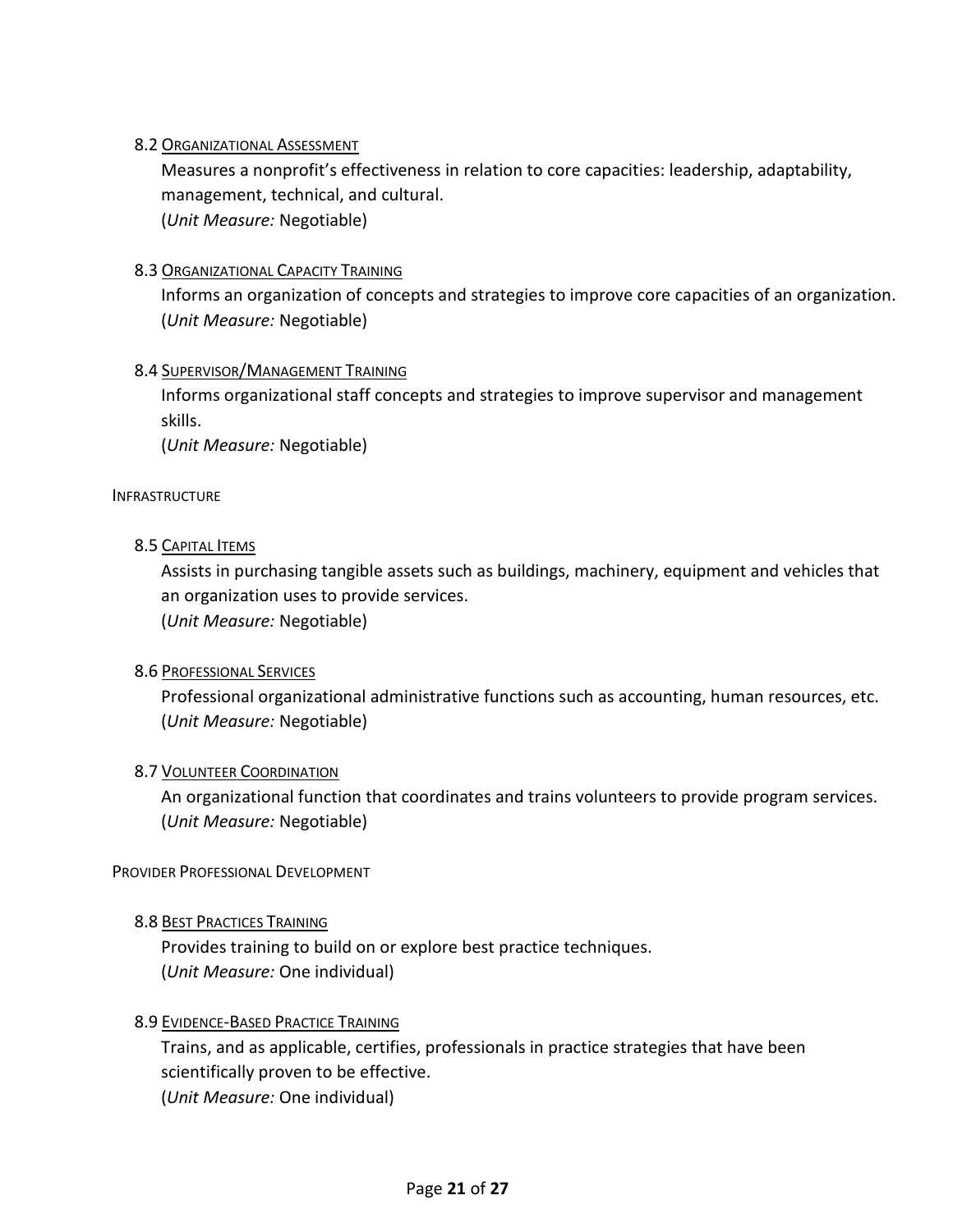# <span id="page-21-0"></span>8.10 PROFESSIONAL COACHING

Provides individualized support for professional development. (*Unit Measure:* 15 minutes)

#### <span id="page-21-2"></span><span id="page-21-1"></span>**9. SOCIAL DEVELOPMENT AND ENRICHMENT**

#### 9.1 ADULT DAY PROGRAMMING

Care for aging adults and/or adults with disabilities in a setting with social and recreational activities.

(*Unit Measure:* One day/individual)

#### <span id="page-21-3"></span>9.2 BEHAVIORAL SUPPORT SERVICES

Support to individuals/groups to maintain pro-social behavior. (*Unit Measure:* 15 minutes/individual)

#### <span id="page-21-5"></span><span id="page-21-4"></span>CHILD/YOUTH DEVELOPMENT

#### 9.3 EARLY CHILD CARE PROGRAMMING

Provides children birth to entry into kindergarten a safe, regularly scheduled, structured, and supervised environment. This service must include at least two other related services in the *Taxonomy of Services,* one of which must have an education component. (*Unit Measure:* 15 minutes/individual)

#### <span id="page-21-6"></span>9.4 OUT OF SCHOOL PROGRAMMING

Provides children in grades K-12 a safe, regularly scheduled, structured, and supervised environment outside the typical school day, including before school, after school, weekends, and/or during seasonal breaks (e.g. summer). This service must include at least two other related services in the *Taxonomy of Services*. (*Unit Measure:* 15 minutes/individual)

#### <span id="page-21-7"></span>9.5 POSITIVE YOUTH DEVELOPMENT

Develops internal development assets in youth with the goal of developing a commitment to learning, positive values, social competencies, and/or positive identities. (*Unit Measure:* 15 minutes/individual)

# <span id="page-21-8"></span>**9.6 YOUTH COMMUNITY CENTER**

Provides a variety of activities for youth at a single location. (*Unit Measure:* Negotiable)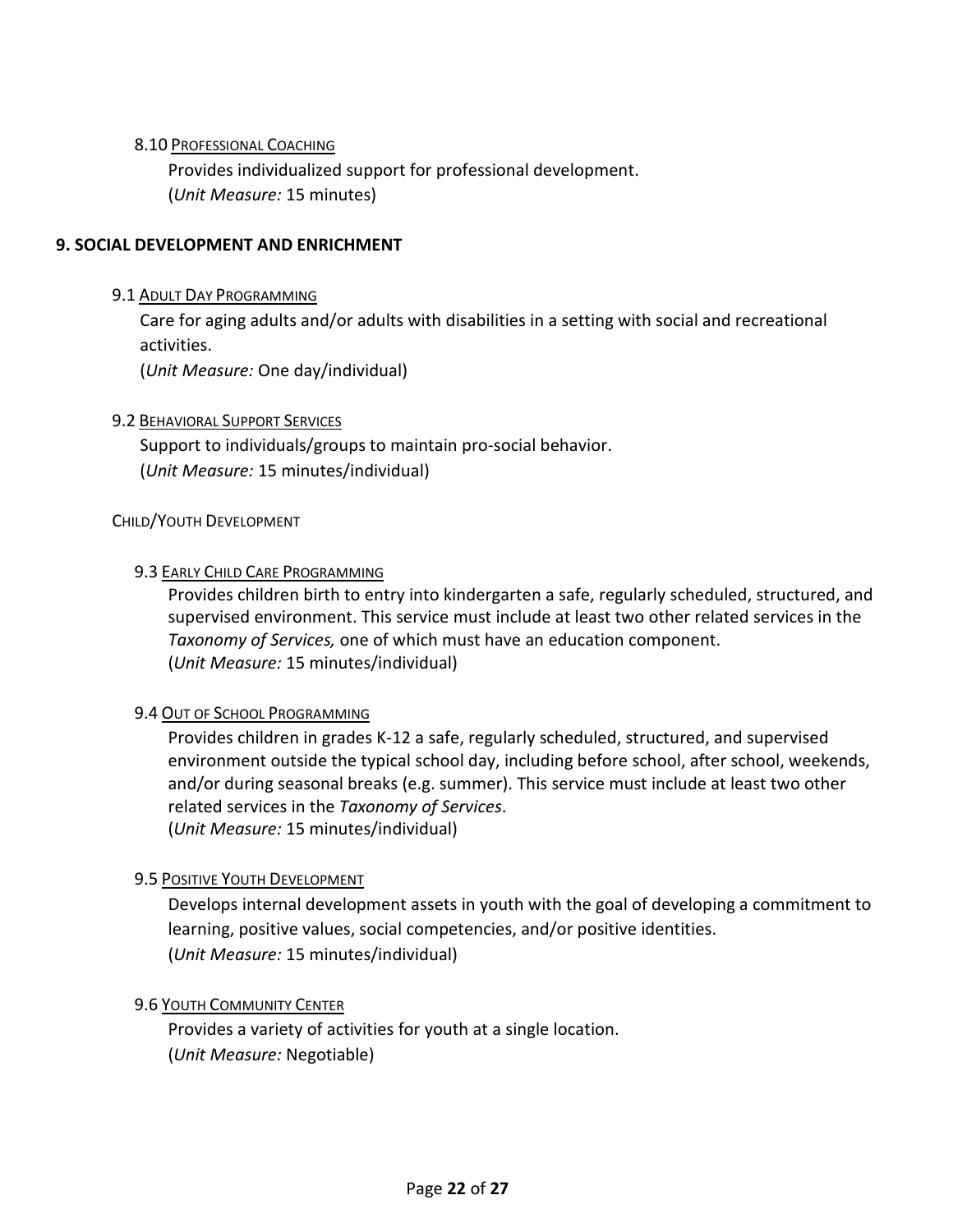# <span id="page-22-0"></span>9.7 YOUTH DROP-IN CENTER

Provides access to support services and resources (computers, laundry, showers, etc.) for youth.

(*Unit Measure:* Negotiable)

# <span id="page-22-1"></span>9.8 COMPANIONSHIP

Social interaction for individuals experiencing social isolation. (*Unit Measure:* 15 minutes/individual)

# <span id="page-22-2"></span>9.9 CULTURAL ENRICHMENT

Opportunities to experience and build awareness of social, intellectual, and artistic movements of cultures.

(*Unit Measure:* Negotiable)

# <span id="page-22-3"></span>9.10 DOMESTIC/SEXUAL VIOLENCE EDUCATION

Provides information to address and prevent domestic/sexual violence. (*Unit Measure:* 15 minutes/individual)

#### <span id="page-22-4"></span>9.11 EDUCATIONAL AND DEVELOPMENTAL ITEMS

Provision of items to support education and development. (*Unit Measure:* Negotiable)

#### <span id="page-22-5"></span>9.12 EQUINE ASSISTED ACTIVITIES

Activity in which equines are involved with clients, participants, volunteers, and/or instructors. (*Unit Measure:* 15 minutes/individual)

#### <span id="page-22-6"></span>9.13 FAMILY DEVELOPMENT

Strengthens families and individual family members by promoting positive social-emotional and physical development and healthy relationships. This service must include at least two other related services in the *Taxonomy of Services*. (*Unit Measure:* 15 minutes)

#### <span id="page-22-7"></span>9.14 FAMILY EDUCATION

Develops communication and coping skills with the goal of strengthening family relationships. (*Unit Measure:* 15 minutes)

<span id="page-22-9"></span><span id="page-22-8"></span>**MENTORING** 

#### 9.15 COMMUNITY-BASED MENTORING

Social interaction, guidance, and/or role models in a community setting to increase positive behaviors and decisions.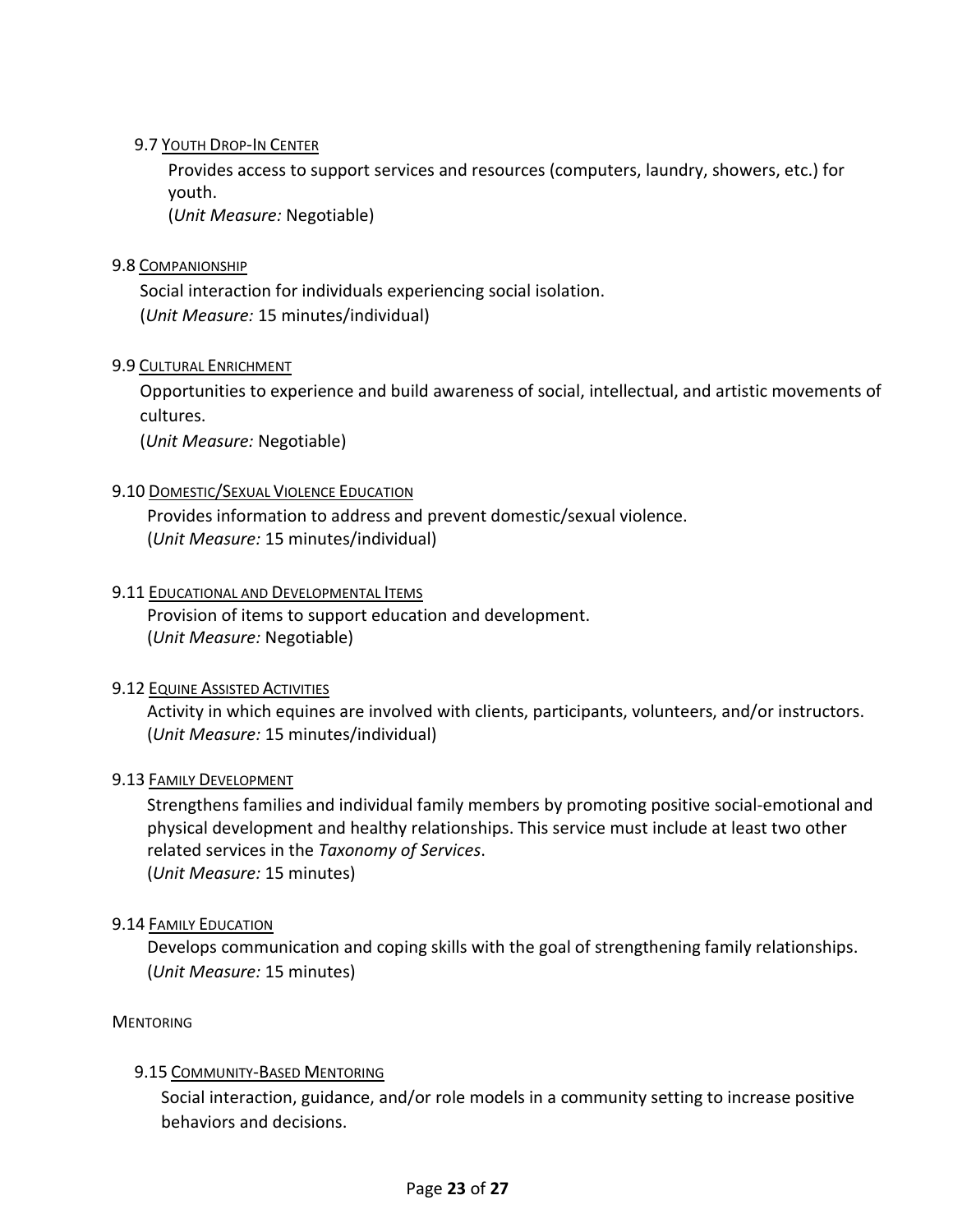(*Unit Measure:* 15 minutes)

#### <span id="page-23-0"></span>9.16 SITE-BASED MENTORING

Social interaction, guidance, and/or role models at an organizational setting to increase positive behaviors and decisions.

(*Unit Measure:* 15 minutes)

#### <span id="page-23-1"></span>9.17 THERAPEUTIC MENTORING

Social interaction and guidance for individuals with emotional and mental concerns provided by a trained mentor.

(*Unit Measure:* 15 minutes)

# <span id="page-23-2"></span>9.18 PARENTING CAPACITY ASSESSMENT

Assessment to determine the ability of a parent to meet the emotional, physical, and developmental needs of their children. (*Unit Measure:* One assessment)

#### <span id="page-23-3"></span>9.19 PARENTING SKILLS EDUCATION

Develops effective parenting skills. (*Unit Measure:* 15 minutes)

#### <span id="page-23-4"></span>9.20 PERSONAL DEVELOPMENT

Develops internal development assets with the goal of developing social competencies, positive values, a commitment to learning, and/or positive identities. (*Unit Measure:* 15 minutes)

#### <span id="page-23-5"></span>9.21 SOCIAL CAPITAL DEVELOPMENT

Increases social connections to promote the development of internal assets and/or economic mobility.

(*Unit Measure:* 15 minutes)

#### <span id="page-23-6"></span>9.22 SUPPORT GROUPS

Group meetings for individuals who share a common problem to share and provide experiences, support, information, and resources.

(*Unit Measure:* 15 minutes/individual)

#### <span id="page-23-8"></span><span id="page-23-7"></span>**10. SUPPORTIVE SERVICES**

ACCESS TO SERVICES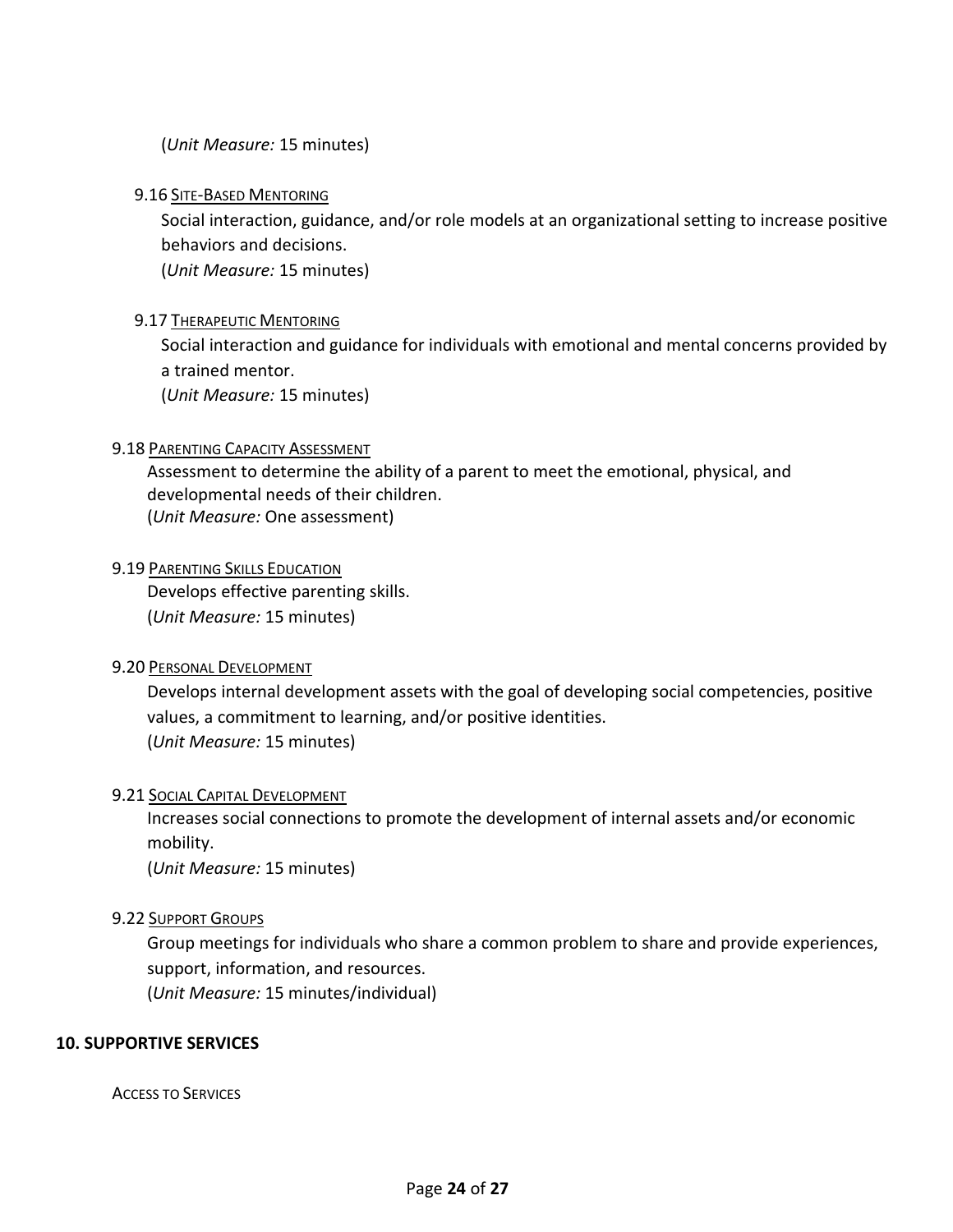# <span id="page-24-0"></span>10.1 BENEFITS ASSISTANCE

Aid to individuals to determine eligibility and obtain government assistance. (*Unit Measure:* 15 minutes)

# <span id="page-24-1"></span>10.2 CHILD CARE SUBSIDY

Provision of financial assistance for childcare. (*Unit Measure:* Negotiable)

# <span id="page-24-2"></span>10.3 INFORMATION AND REFERRAL

Provides accurate information about and referrals to appropriate resources. (*Unit Measure:* 15 minutes)

# <span id="page-24-3"></span>10.4 INTERPRETATION

Translates a language between parties to reduce communication barriers. (*Unit Measure:* Negotiable)

# <span id="page-24-4"></span>**10.5 OFFICIAL DOCUMENTS ASSISTANCE**

Aid in obtaining legal identification documents such as driver's license, birth certificate, and/or social security card. (*Unit Measure:* 15 minutes)

#### <span id="page-24-5"></span>10.6 SCHOLARSHIPS

Provision of financial assistance for educational and enrichment expenses. (*Unit Measure:* Negotiable)

#### <span id="page-24-6"></span>10.7 SERVICE COORDINATION

Assists an individual receiving support to bridge access to resources. (*Unit Measure:* 15 minutes)

# <span id="page-24-7"></span>10.8 STREET OUTREACH

Builds relationships with individuals experiencing unsheltered homelessness to identify and address needs by providing information and linking to resources. (*Unit Measure:* 15 minutes)

#### <span id="page-24-8"></span>10.9 ADVOCACY

Provides advocacy support on behalf of individuals in exercising their rights. (*Unit Measure:* 15 minutes)

#### <span id="page-24-9"></span>10.10 ADVOCACY EDUCATION

Develops knowledge and trains individuals on effective strategies to advocate for their rights.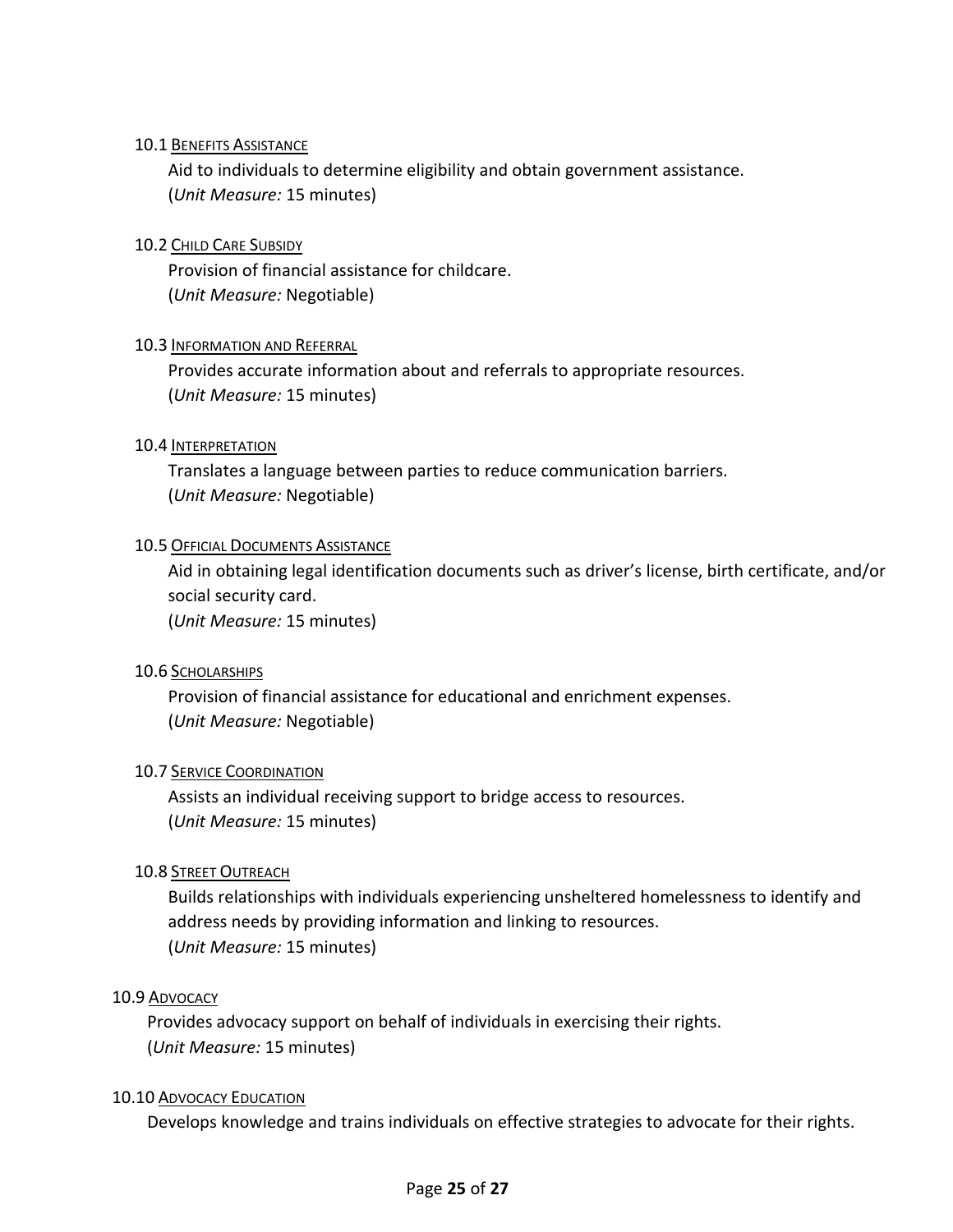#### (*Unit Measure:* Negotiable)

#### <span id="page-25-1"></span><span id="page-25-0"></span>CASE MANAGEMENT

#### 10.11 CASE MANAGEMENT

A collaborative process that assesses, plans, implements, coordinates, monitors, and evaluates the options and services required to meet an individual's health and human services needs. It is characterized by advocacy, communication, and resource management and promotes quality and cost-effective interventions and outcomes. (*Unit Measure:* 15 minutes)

#### <span id="page-25-2"></span>10.12 CLINICAL CASE MANAGEMENT

Case management for individuals or families that need services, provided by a qualified mental health professional. (*Unit Measure:* 15 minutes)

#### <span id="page-25-3"></span>10.13 PSYCHIATRIC CASE MANAGEMENT

Case management for individuals in need of psychiatric treatment, provided by a qualified mental health professional. (*Unit Measure:* 15 minutes)

#### <span id="page-25-4"></span>10.14 CRISIS CARE

Temporary care for individuals at risk of abuse or neglect and are unable to safely remain in the home.

(*Unit Measure:* 15 minutes)

#### <span id="page-25-5"></span>10.15 CRISIS INTERVENTION

Access to services to resolve an immediate crisis and/or link to ongoing assistance. (*Unit Measure:* 15 minutes)

#### <span id="page-25-6"></span>10.16 EXPECTANT/NEW PARENT ASSISTANCE

Provides information and support for new parents or parents expecting a child. Information can include infant care, diapering, feeding, developmental stages, and other parenting techniques. (*Unit Measure:* 15 minutes)

#### <span id="page-25-7"></span>10.17 FORENSIC INTERVIEW

Gathers information and documents evidence of an incident of sexual or physical abuse. (*Unit Measure:* One interview)